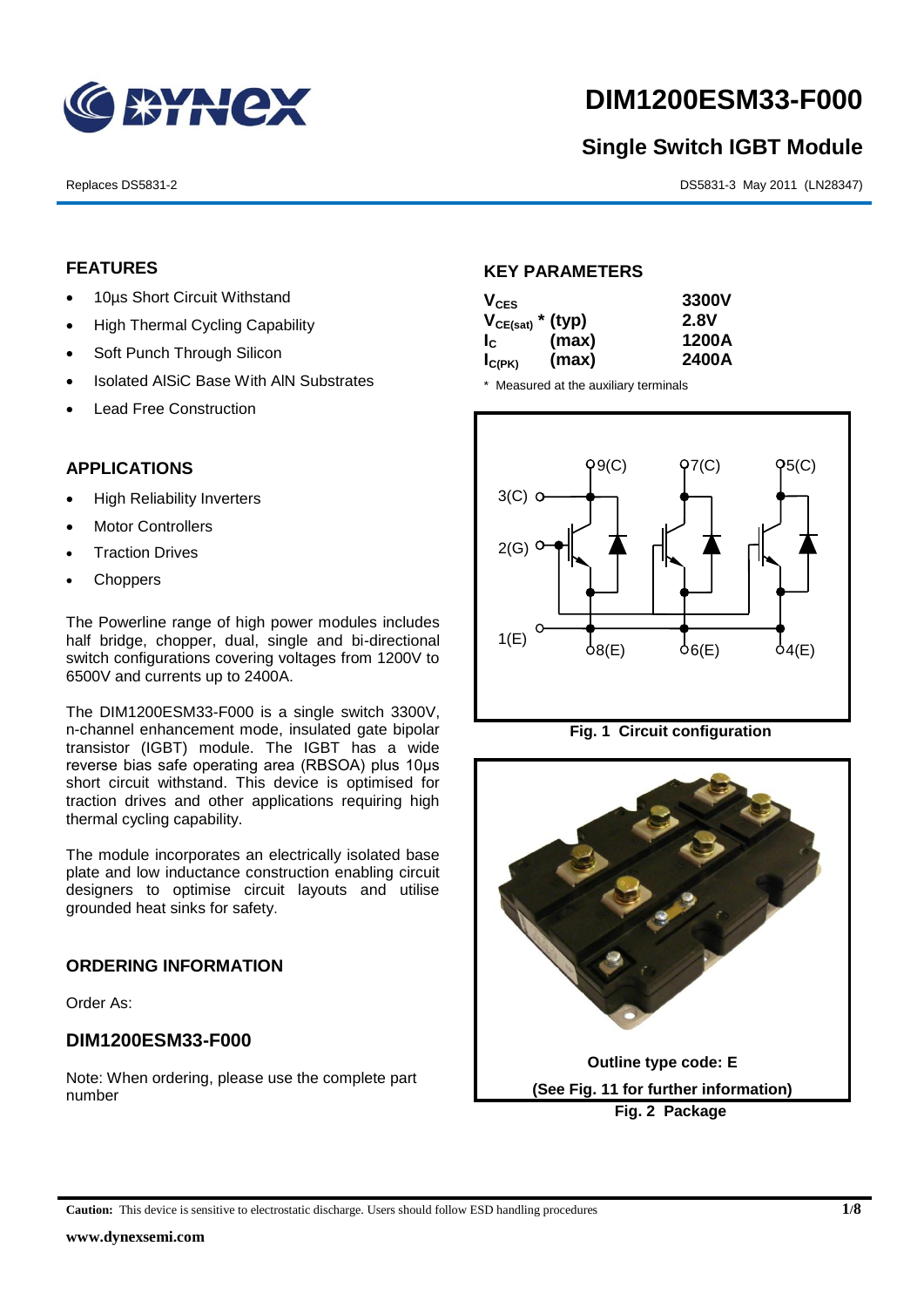# **ABSOLUTE MAXIMUM RATINGS**

Stresses above those listed under 'Absolute Maximum Ratings' may cause permanent damage to the device. In extreme conditions, as with all semiconductors, this may include potentially hazardous rupture of the package. Appropriate safety precautions should always be followed. Exposure to Absolute Maximum Ratings may affect device reliability.

### **Tcase = 25°C unless stated otherwise**

| Symbol            | <b>Parameter</b>                  | <b>Test Conditions</b>                                   | Max. | <b>Units</b> |
|-------------------|-----------------------------------|----------------------------------------------------------|------|--------------|
| $V_{CES}$         | Collector-emitter voltage         | $V_{GF} = 0V$                                            | 3300 | V            |
| $V_{GES}$         | Gate-emitter voltage              |                                                          | ±20  | V            |
| $I_{\rm C}$       | Continuous collector current      | $T_{\text{case}} = 90^{\circ}$ C                         | 1200 | A            |
| $I_{C(PK)}$       | Peak collector current            | 1ms, $T_{\text{case}} = 115^{\circ}$ C                   | 2400 | A            |
| $P_{\text{max}}$  | Max. transistor power dissipation | $T_{\text{case}} = 25^{\circ}C$ , $T_i = 150^{\circ}C$   | 15.6 | kW           |
| $I^2t$            | Diode $I^2t$ value                | $V_R = 0$ , $t_p = 10$ ms, $T_i = 125$ °C                | 720  | $kA^2s$      |
| V <sub>isol</sub> | Isolation voltage - per module    | Commoned terminals to base plate.<br>AC RMS, 1 min, 50Hz | 6000 | V            |
| $Q_{PD}$          | Partial discharge - per module    | IEC1287, $V_1 = 3500V$ , $V_2 = 2600V$ , 50Hz RMS        | 10   | рC           |

# **THERMAL AND MECHANICAL RATINGS**

| Internal insulation material:     | AIN              |
|-----------------------------------|------------------|
| Baseplate material:               | <b>AISiC</b>     |
| Creepage distance:                | 33mm             |
| Clearance:                        | 20 <sub>mm</sub> |
| CTI (Comparative Tracking Index): | >600             |

| Symbol                     | <b>Parameter</b>                                                                                       | <b>Test Conditions</b><br>Min<br>Typ.        |       | Max                      | <b>Units</b> |                |
|----------------------------|--------------------------------------------------------------------------------------------------------|----------------------------------------------|-------|--------------------------|--------------|----------------|
| $R_{th(j-c)}$              | Thermal resistance - transistor                                                                        | Continuous dissipation -<br>junction to case |       |                          | 8            | °C/kW          |
| $R_{th(j-c)}$              | Thermal resistance - diode                                                                             | Continuous dissipation -<br>junction to case |       |                          | 16           | °C/kW          |
| $R_{th(c-h)}$              | Mounting torque 5Nm<br>Thermal resistance -<br>(with mounting grease)<br>case to heatsink (per module) |                                              | -     | ۰                        | 6            | °C/kW          |
|                            | Junction temperature                                                                                   | Transistor                                   |       | ۰                        | 150          | $^{\circ}C$    |
| $T_i$                      |                                                                                                        | Diode                                        |       |                          | 125          | $^{\circ}C$    |
| ${\mathsf T}_{\text{stg}}$ | Storage temperature range                                                                              | $\overline{\phantom{a}}$                     | $-40$ | ٠                        | 125          | $^{\circ}C$    |
|                            |                                                                                                        | Mounting - M6                                |       | $\overline{\phantom{a}}$ | 5            | Nm             |
|                            | Screw torque                                                                                           | Electrical connections - M4                  |       |                          | 2            | N <sub>m</sub> |
|                            |                                                                                                        | Electrical connections - M8                  |       |                          | 10           | Nm             |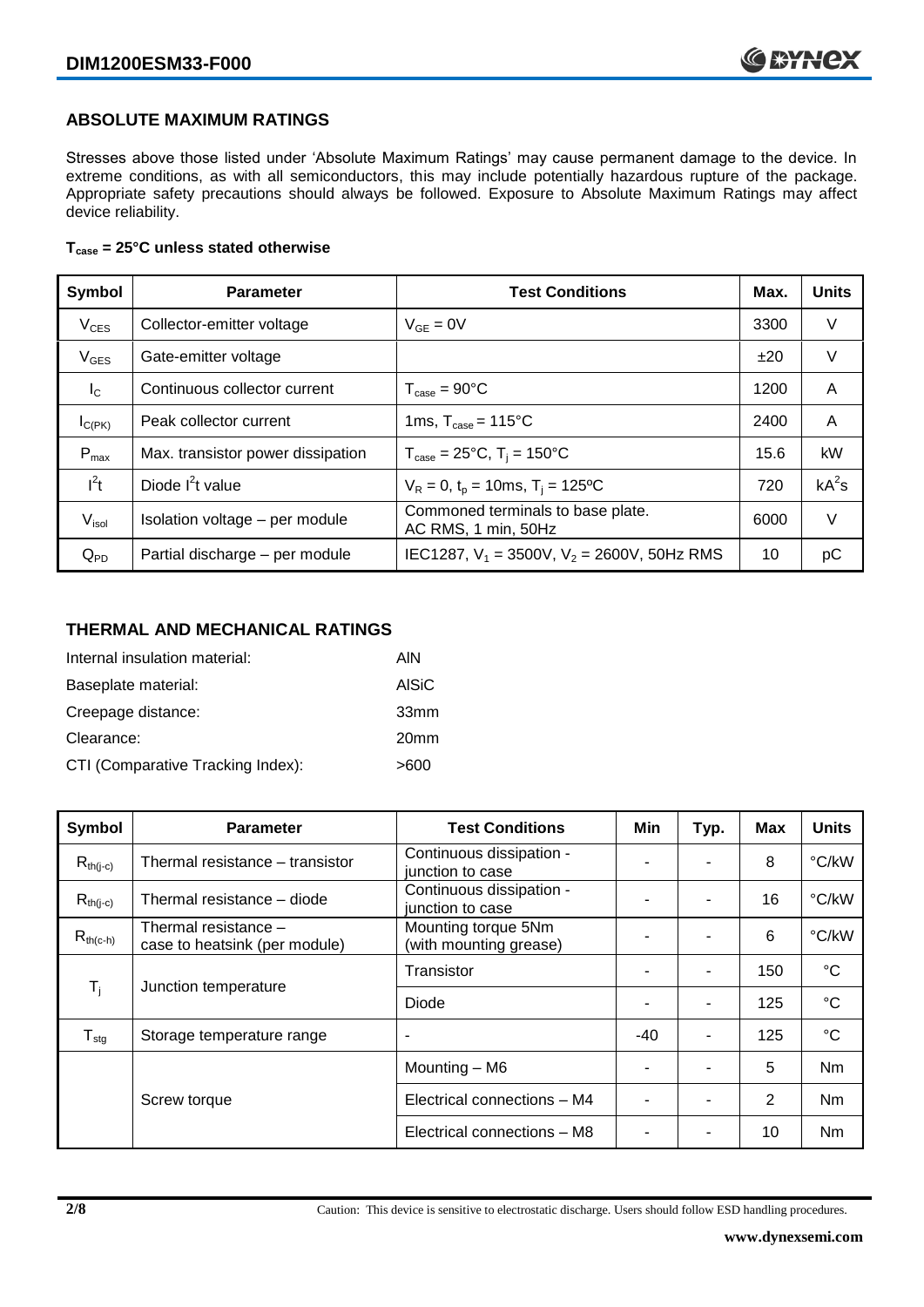# **ELECTRICAL CHARACTERISTICS**

# **Tcase = 25°C unless stated otherwise.**

| Symbol                                      | <b>Parameter</b>                       | <b>Test Conditions</b>                                                                                                                                  |     | <b>Typ</b> | <b>Max</b> | <b>Units</b> |
|---------------------------------------------|----------------------------------------|---------------------------------------------------------------------------------------------------------------------------------------------------------|-----|------------|------------|--------------|
|                                             | Collector cut-off current              | $V_{GF} = 0V$ , $V_{CF} = V_{CFS}$                                                                                                                      |     |            | 5          | mA           |
| $I_{\text{CES}}$                            |                                        | $V_{GF} = 0V$ , $V_{CF} = V_{CES}$ , $T_{case} = 125^{\circ}C$                                                                                          |     |            | 90         | mA           |
| $I_{\text{GES}}$                            | Gate leakage current                   | $V_{GF} = \pm 20V$ , $V_{CF} = 0V$                                                                                                                      |     |            | 1          | μA           |
| $V_{GE(TH)}$                                | Gate threshold voltage                 | $I_{C} = 120 \text{mA}, V_{GE} = V_{CE}$                                                                                                                | 5.5 | 6.5        | 7.0        | $\vee$       |
|                                             | Collector-emitter                      | $V_{GF}$ = 15V, $I_C$ = 1200A                                                                                                                           |     | 2.8        |            | V            |
| $V_{CE(sat)}$                               | saturation voltage                     | $V_{GE}$ = 15V, $I_C$ = 1200A, $T_i$ = 125°C                                                                                                            |     | 3.6        |            | $\vee$       |
| $I_F$                                       | Diode forward current                  | DC                                                                                                                                                      |     | 1200       |            | A            |
| $I_{FM}$                                    | Diode maximum forward current          | $t_p = 1$ ms                                                                                                                                            |     | 2400       |            | A            |
| $V_F$ <sup>†</sup><br>Diode forward voltage |                                        | $I_F = 1200A$                                                                                                                                           |     | 2.9        |            | $\vee$       |
|                                             |                                        | $I_F = 1200A$ , $T_i = 125^{\circ}C$                                                                                                                    |     | 3.0        |            | $\vee$       |
| $C_{\text{ies}}$                            | Input capacitance                      | $V_{CE} = 25V$ , $V_{GE} = 0V$ , f = 1MHz                                                                                                               |     | 216        |            | nF           |
| $Q_g$                                       | Gate charge                            | ±15V                                                                                                                                                    |     | 30         |            | μC           |
| $C_{res}$                                   | Reverse transfer capacitance           | $V_{CE} = 25V$ , $V_{GE} = 0V$ , f = 1MHz                                                                                                               |     | 3.3        |            | nF           |
| $L_M$                                       | Module inductance                      |                                                                                                                                                         |     | 10         |            | nH           |
| $R_{INT}$                                   | Internal transistor resistance         |                                                                                                                                                         |     | 90         |            | $\mu\Omega$  |
| SC <sub>Data</sub>                          | Short circuit current, I <sub>SC</sub> | $T_i = 125$ °C, V <sub>CC</sub> = 2500V<br>$t_p \le 10 \mu s$ , $V_{GE} \le 15 V$<br>$V_{CE \text{ (max)}} = V_{CES} - L^* \times dl/dt$<br>IEC 60747-9 |     | 5500       |            | A            |

### **Note:**

 $\dagger$  Measured at the power busbars, not the auxiliary terminals

 $\check{}$  L is the circuit inductance + L<sub>M</sub>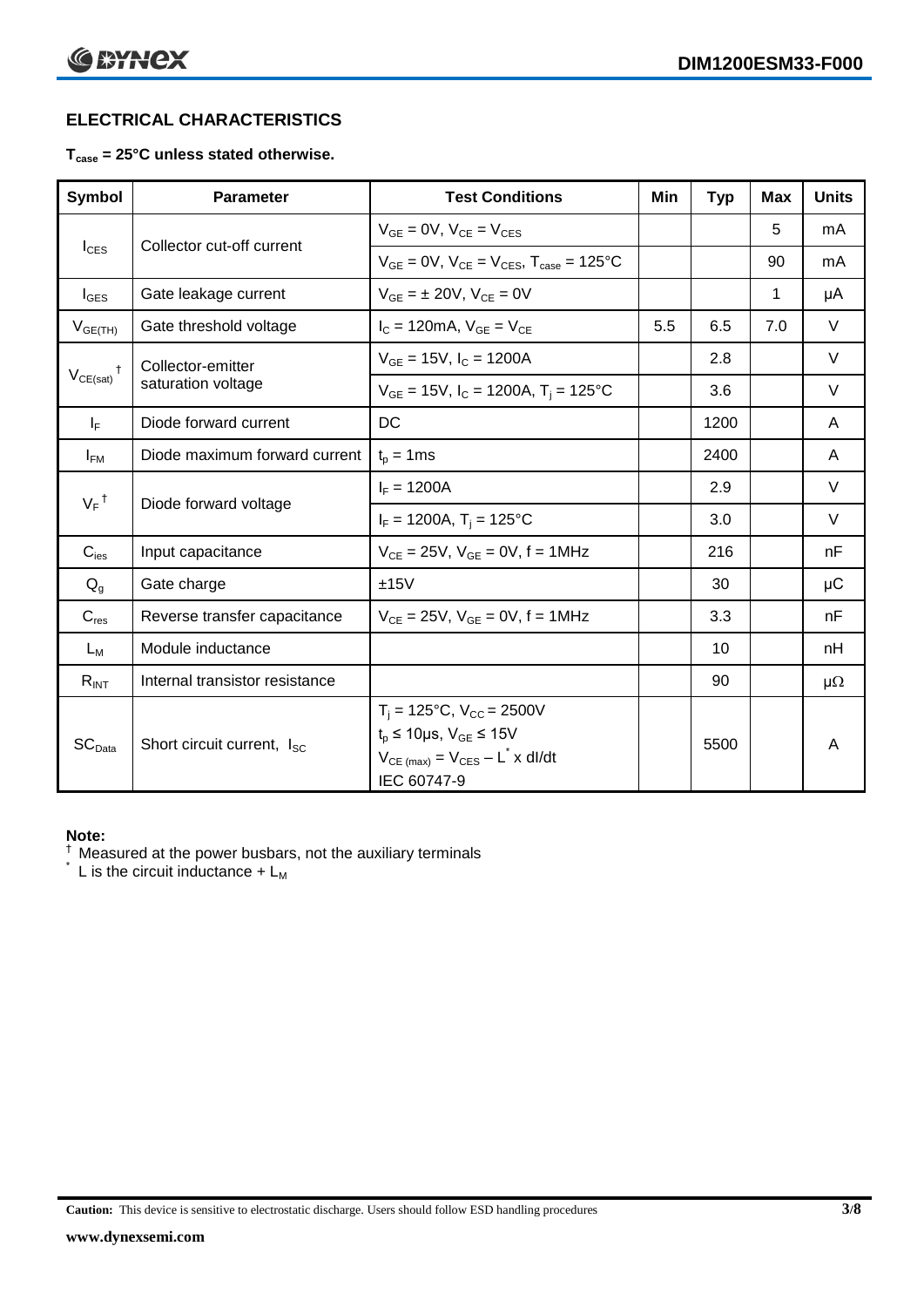# **ELECTRICAL CHARACTERISTICS**

**Tcase = 25°C unless stated otherwise**

| Symbol              | <b>Parameter</b>               | <b>Test Conditions</b>                                                                                 |                                                      | Min | Typ. | <b>Max</b> | <b>Units</b> |
|---------------------|--------------------------------|--------------------------------------------------------------------------------------------------------|------------------------------------------------------|-----|------|------------|--------------|
| $t_{d(\text{off})}$ | Turn-off delay time            |                                                                                                        | $R_{G(ON)} = 2.7\Omega$<br>$R_{G(OFF)} = 4.7\Omega$  |     | 2150 |            | ns           |
| $t_{\rm f}$         | Fall time                      | $I_c = 1200A$<br>$V_{GE} = \pm 15V$<br>$V_{CE} = 1800V$<br>$C_{\text{qe}} = 330nF$<br>$L_S \sim 100nH$ |                                                      |     | 230  |            | ns           |
| $E_{\mathsf{OFF}}$  | Turn-off energy loss           |                                                                                                        |                                                      |     | 1550 |            | mJ           |
| $t_{d(on)}$         | Turn-on delay time             |                                                                                                        |                                                      |     | 1300 |            | ns           |
| $t_{r}$             | Rise time                      |                                                                                                        |                                                      |     | 275  |            | ns           |
| $E_{ON}$            | Turn-on energy loss            |                                                                                                        | $R_{G(ON)} = 1.65\Omega$<br>$R_{G(OFF)} = 4.7\Omega$ |     | 1850 |            | mJ           |
| $Q_{rr}$            | Diode reverse recovery charge  | $I_F = 2400A$<br>$V_{CE} = 1800V$<br>$dl_F/dt = 6000A/\mu s$                                           |                                                      |     | 480  |            | $\mu$ C      |
| $I_{rr}$            | Diode reverse recovery current |                                                                                                        |                                                      |     | 1000 |            | A            |
| $E_{rec}$           | Diode reverse recovery energy  |                                                                                                        |                                                      |     | 450  |            | mJ           |

# **Tcase = 125°C unless stated otherwise**

| Symbol              | <b>Parameter</b>               | <b>Test Conditions</b>                                                                          |                                                                                                             | Min | Typ. | <b>Max</b> | <b>Units</b> |
|---------------------|--------------------------------|-------------------------------------------------------------------------------------------------|-------------------------------------------------------------------------------------------------------------|-----|------|------------|--------------|
| $t_{d(\text{off})}$ | Turn-off delay time            | $I_c = 1200A$<br>$V_{GE} = \pm 15V$<br>$V_{CE} = 1800V$<br>$C_{qe} = 330nF$<br>$L_s \sim 100nH$ | $R_{G(ON)} = 2.7\Omega$<br>$R_{G(OFF)} = 4.7\Omega$<br>$R_{G(ON)} = 1.65\Omega$<br>$R_{G(OFF)} = 4.7\Omega$ |     | 2200 |            | ns           |
| $t_{\rm f}$         | Fall time                      |                                                                                                 |                                                                                                             |     | 240  |            | ns           |
| $E_{OFF}$           | Turn-off energy loss           |                                                                                                 |                                                                                                             |     | 1800 |            | mJ           |
| $t_{d(on)}$         | Turn-on delay time             |                                                                                                 |                                                                                                             |     | 1200 |            | ns           |
| $t_{r}$             | Rise time                      |                                                                                                 |                                                                                                             |     | 315  |            | ns           |
| $E_{ON}$            | Turn-on energy loss            |                                                                                                 |                                                                                                             |     | 2600 |            | mJ           |
| $Q_{rr}$            | Diode reverse recovery charge  | $I_F = 1200A$                                                                                   |                                                                                                             |     | 900  |            | μC           |
| $I_{rr}$            | Diode reverse recovery current | $V_{CF} = 1800V$                                                                                |                                                                                                             |     | 1200 |            | A            |
| $E_{rec}$           | Diode reverse recovery energy  | $dl_F/dt = 6000A/\mu s$                                                                         |                                                                                                             |     | 900  |            | mJ           |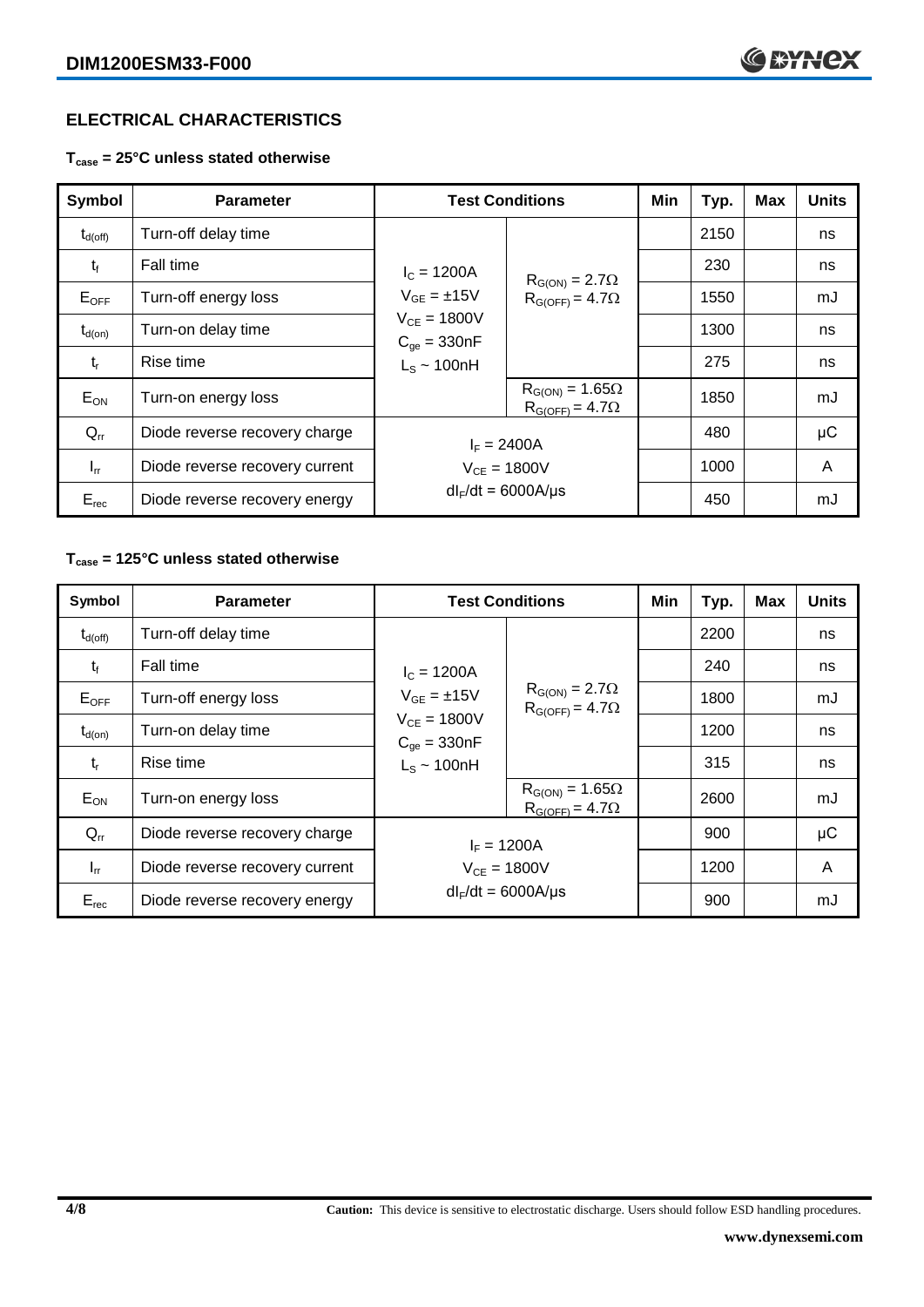

**Caution:** This device is sensitive to electrostatic discharge. Users should follow ESD handling procedures **5/8**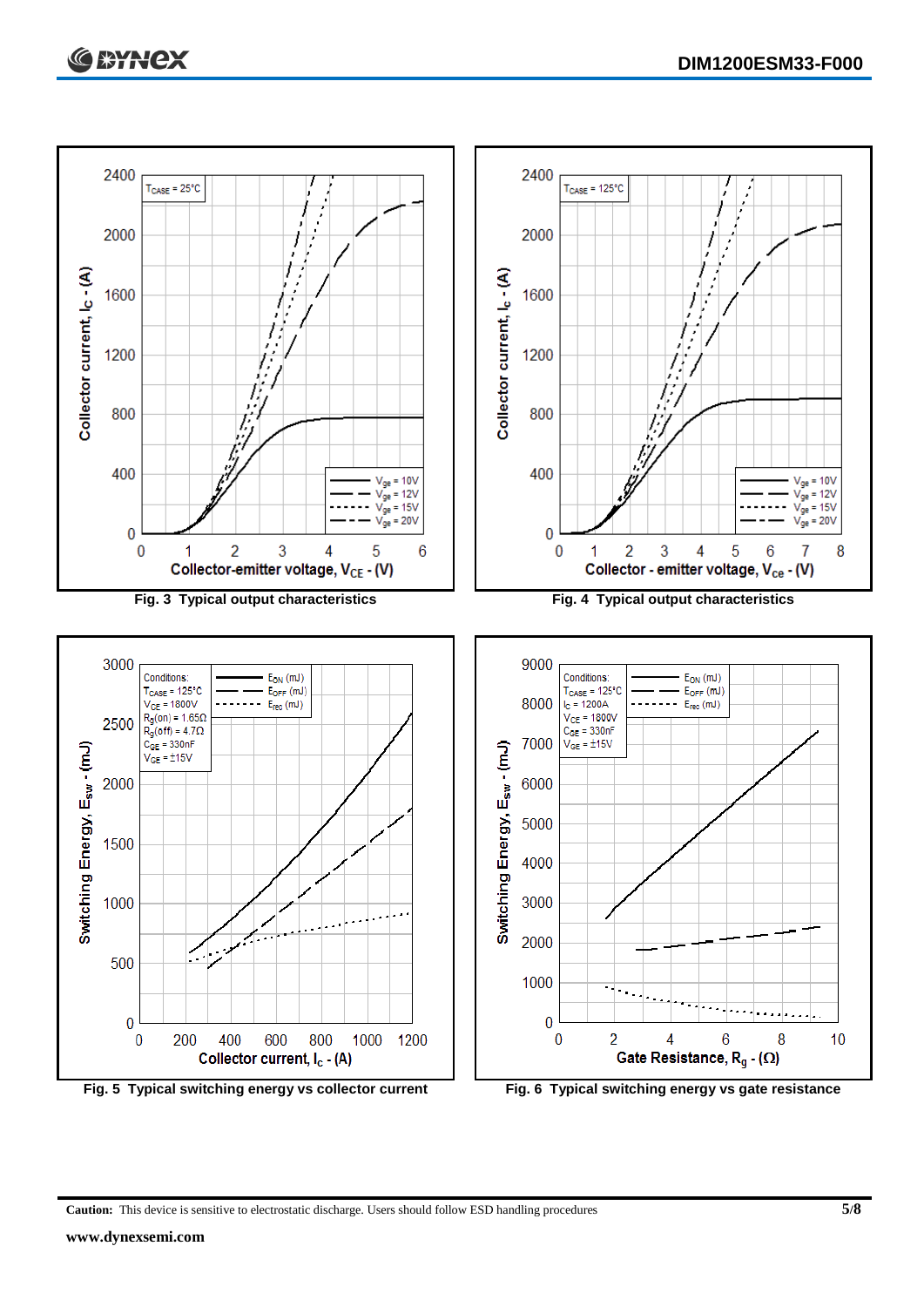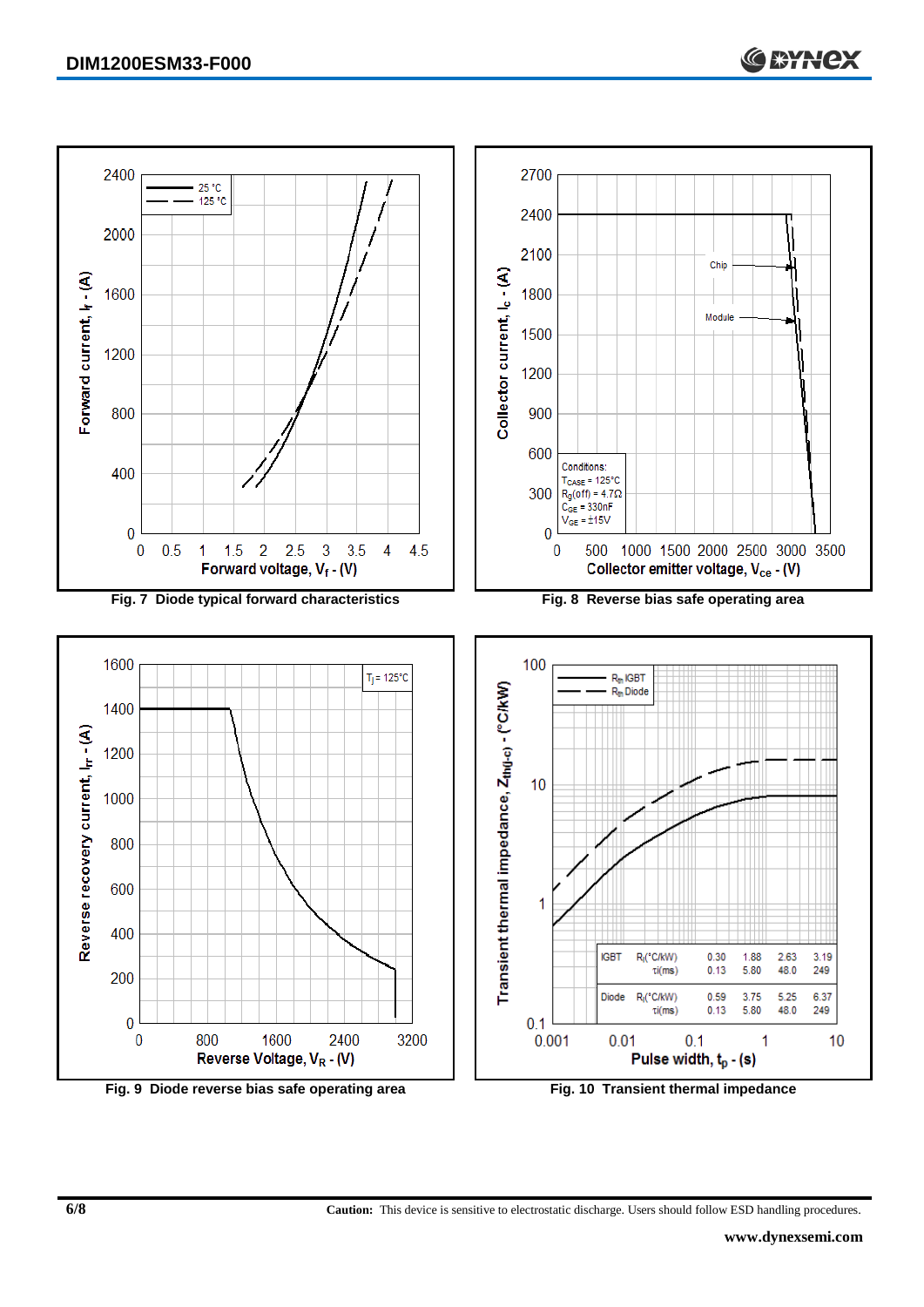

# **PACKAGE DETAILS**

For further package information, please visit our website or contact Customer Services. All dimensions in mm, unless stated otherwise. **DO NOT SCALE.**



**Caution:** This device is sensitive to electrostatic discharge. Users should follow ESD handling procedures **7/8**